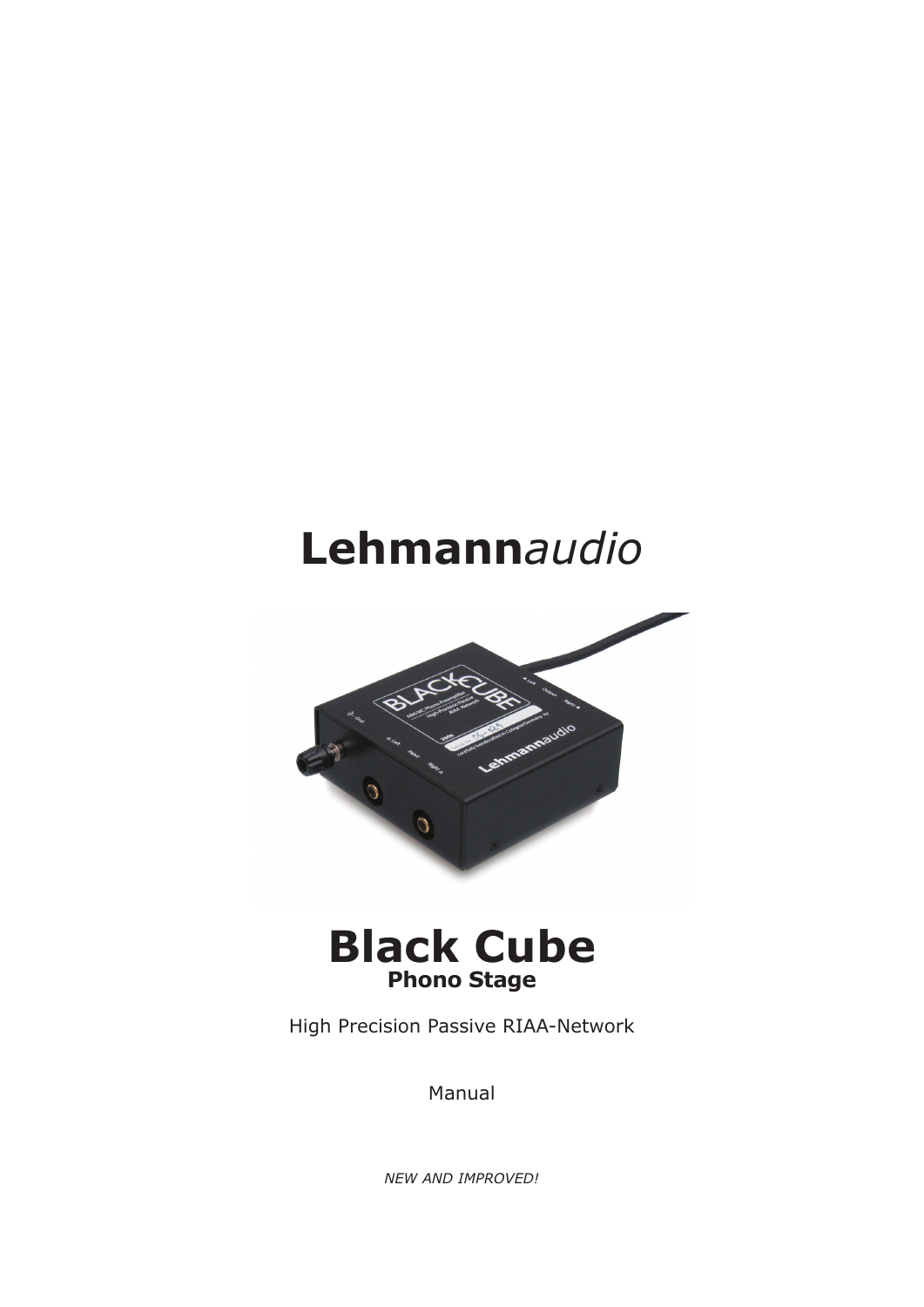#### Valued customer,

Congratulations for buying the **Lehmann***audio* Black Cube phono RIAA preamplifier. The Black Cube is manufactured in Germany using very high quality components and carefully constructed to give you many years of musical pleasure.

This unit is made only for being inserted between a turntable's passive cartridge output and any audio amplifier's high level input. The Black Cube will handle nearly any system cartridge from high-level to low-level MM or MC and is made to fulfill the demands of audiophiles who enjoy analog music reproduction.

Please keep this manual nearby the Black Cube so that you can refer to it for further use.

#### **Precautions**

Please read the following before operating your Black Cube phono preamplifier. Wherever applicable below, Black Cube also includes the external power supply and its cable.

#### *While Installing the Black Cube*

- Be careful to use an apropriate cable for the connection between your power outlet and the Black Cube external power supply. Make sure that you have the appropriate version for your mains voltage.

- Be careful to prevent the Black Cube from getting wet; do not allow water to enter the Black Cube, especially when raining or snowing, or near a body of water. Otherwise fire or electrical shock may result.

- Do not place heavy objects on the power cord. If the cord is damaged, fire or electrical shock may result. In particular, it is possible that one might accidantally place a heavy object on a carpet that covers the cord; definitely avoid these situations!

- Do not install the Black Cube in a place where it might be exposed to oil, smoke or steam (for example, near a cooking table or humidifier). Otherwise, fire or electrical shock may result.

- Do not place the Black Cube on an unstable surface, such as an unstable bench or slanted surface. Otherwise, the device may fall or drop, resulting in an injury.

- Do not place the power cord near a heating device. Otherwise, the cord sheath may melt, resulting in fire or electrical shock.

- Do not locate the Black Cube in a place subject to excessive heat, such as inside a car with all the windows closed, or in direct sunlight. Otherwise, fire may result.

- Do not handle the power plug with wet hands. Otherwise you may receive an electrical shock.

- When you remove the power plug, be sure to hold the plug. Never pull on the cord. Otherwise, the power cord may become damaged, resulting in fire or electrical shock.

- The Black Cube offers superb sonic quality. To ensure best possible results, you should use the best quality connecting cables that you can afford. Regular maintenance involves keeping all connections clean using a quality contact cleaner.

#### *Using the Black Cube*

Do not touch the Black Cube under the following circumstances:

- If you hear thunder, remove the power plug from the AC outlet as soon as possible. If you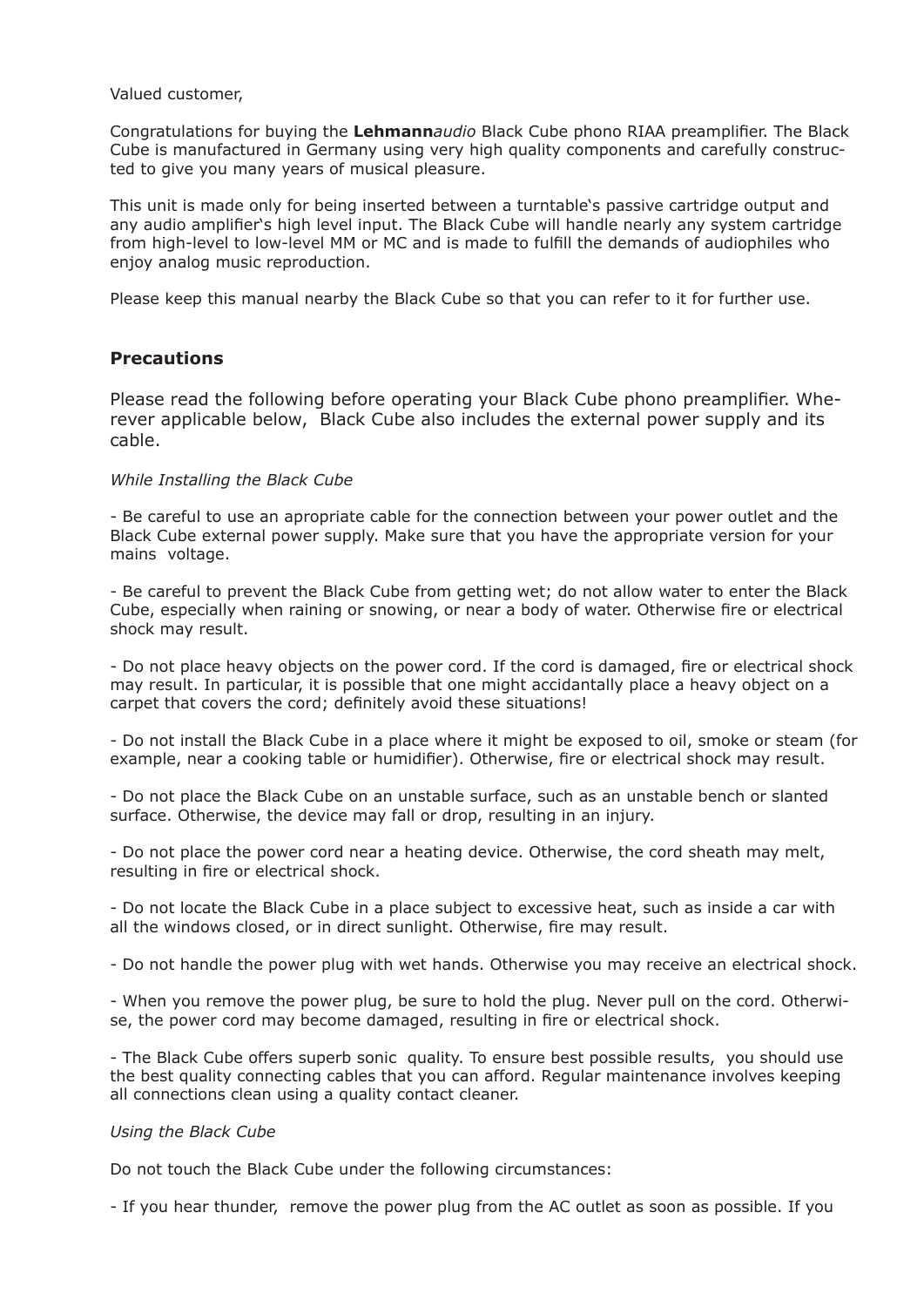fear a lightning hit and the Black Cube has been connected to an AC outlet, do not touch the power plug. Otherwise you may receive an electrical shock.

- Do not attempt to modify this equipment. Otherwise, fire or electrical shock may result. Warranty is void on modified devices. Exceptions: dip switch settings, fitting of custom input load and upgrading with the PWX power supply when done carefully by a skilled person (trained technician). Normally this is your dealer.

- If you think the Black Cube needs to be checked for maintenance or repair, consult your dealer.

- Do not place a container of water or any small metal object on top of the Black Cube or the external power supply. If water is spilled or if the metal object gets inside, fire or electrical shock may result. This applies to vases, pottet plants, glasses, cosmetic bottles, medicine, etc. Do not change the setting of the dipswitches with any tools that consist of metal.

- Do not damage, process, bend, twist, stretch or heat the power cord. If the cord is damaged, fire or electrical shock may result.

- When you are connecting other audio devices to the Black Cube make sure that you first turn off the power to all devices to be connected. Refer to the user´s guide for each device and use the specific cable for connection.

- Set the volume levels of all devices to minimum before connecting the Black Cube to your actual setup and to the AC outlet. Otherwise, an extremely loud noise could damage your loudspeakers or even your hearing.

- If you plan not to use the Black Cube for a long period of time (such as when you are on vacation), remove the power plug from the AC outlet. Otherwise, a fire could possibly result.

If any abnormality occurs while using the Black Cube, remove the plug from the AC outlet. In this case first shut off the power amplifiers or turn down the volume controls and so on to avoid possibly damaging transients

- If you notice any abnormality - such as smoke, smell, noise, etc. - remove the plug from the AC outlet. Confirm that the abnormality is no longer present, then consult your dealer for repair. If you continue using the Black Cube under abnormal conditions, fire or electrical shock may result.

- If a foreign object or water enters inside the equipment, remove the Plug from the AC outlet and consult your dealer for repair. If you continue using the Black Cube under this condition, fire or electrical shock may result.

- If the power cord is damaged (for example if it is cut or if the core wire is exposed), ask your dealer for a replacement. If you continue using the Black Cube under this conditions, fire or electrical shock may result.

- If the Black Cube or the external power supply is dropped, or if the case is damaged, remove the plug from the AC outlet and consult your dealer. If you continue using the Black Cube under abnormal conditions, fire or electrical shock may result.

#### *Maintenance*

- Before cleaning the Black Cube, remove the power plug from the AC outlet for safety. Otherwise, an electrical shock may result.

- Do not open the external power supply of the Black Cube. There are hazardous voltages inside that might result in an injury or an electrical shock.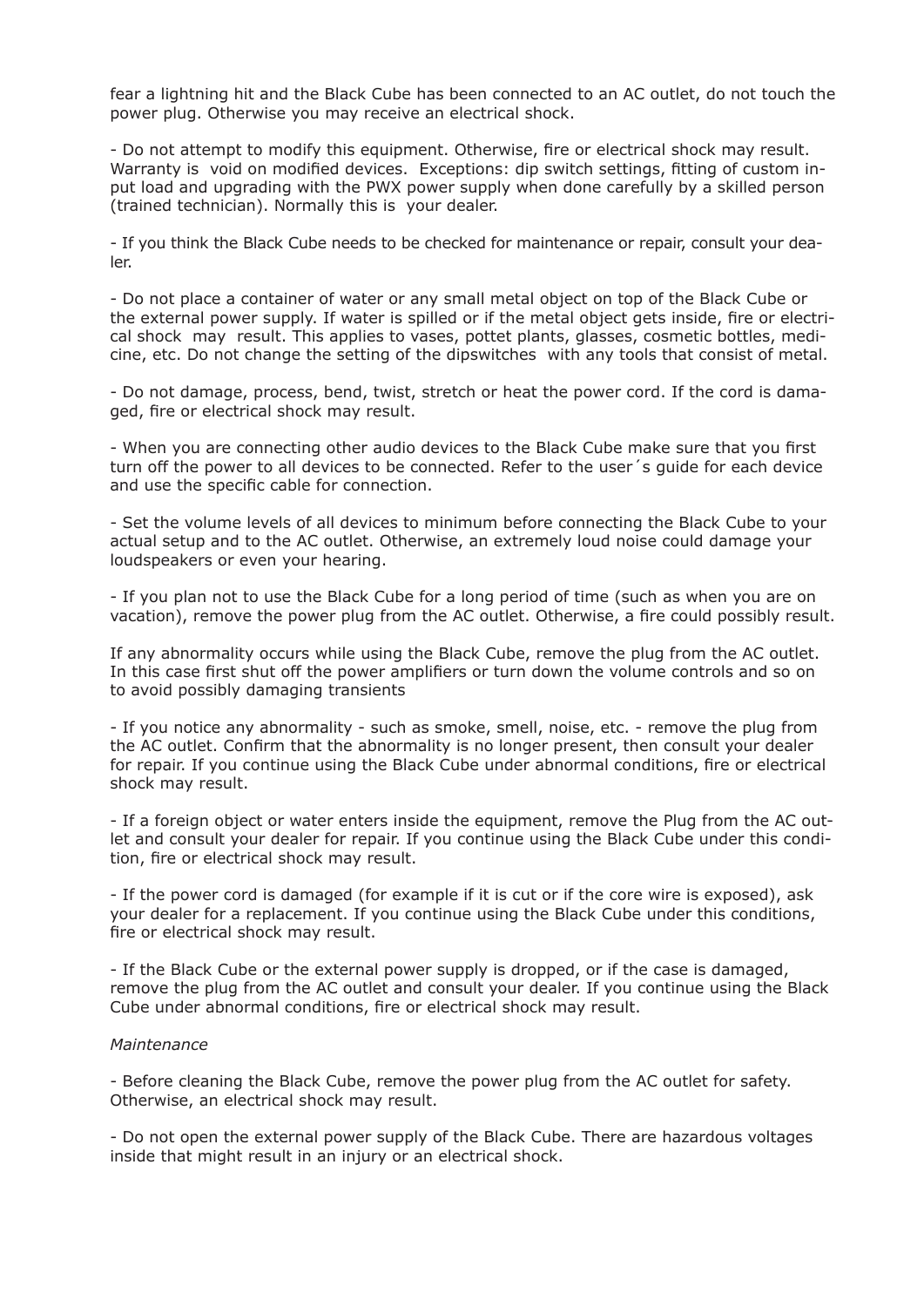#### Description

The passive filter network of the Black Cube is located between two linear active amplifier stages. Phase errors that occur due to active filter designs are thereby eliminated. Low-loss, low-tolerance WIMA foil capacitors in the filter network are responsible for very good localization and soundstage reproduction.

Sensitivity for 775mV/eff. output voltage: 0,38mV/3,8mV switchable on board (MC/MM).

Input capacitance: 100pF default

Input impedances: 47 kOhms/ 1 kOhms/100 Ohms switchble on board (Dip-switches with gold plated contacts), one slot for solder free installation of custom impedance on the printed circuit board (PCB). Hard wire Slot for switch free addition of extra custom impedance. No need for expensive impedance plugs!

Output impedance: <100 Ohms

Gold plated RCA-connectors, massive ground connector

The external regulated power supply of the Black Cube can be placed up to two meters away from the audio section. The cable between power supply and audio section is shielded to keep Radio Frequency Interference (RFI) away from the nearly noiseless and highly stable supply voltages. This effect is even enhanced by additional supply voltage filtering on the double-sided audio pcb.

Case of 1,5mm aluminum protects the audio electronics.

#### **Please read this manual first before connecting the Black Cube to mains voltage!**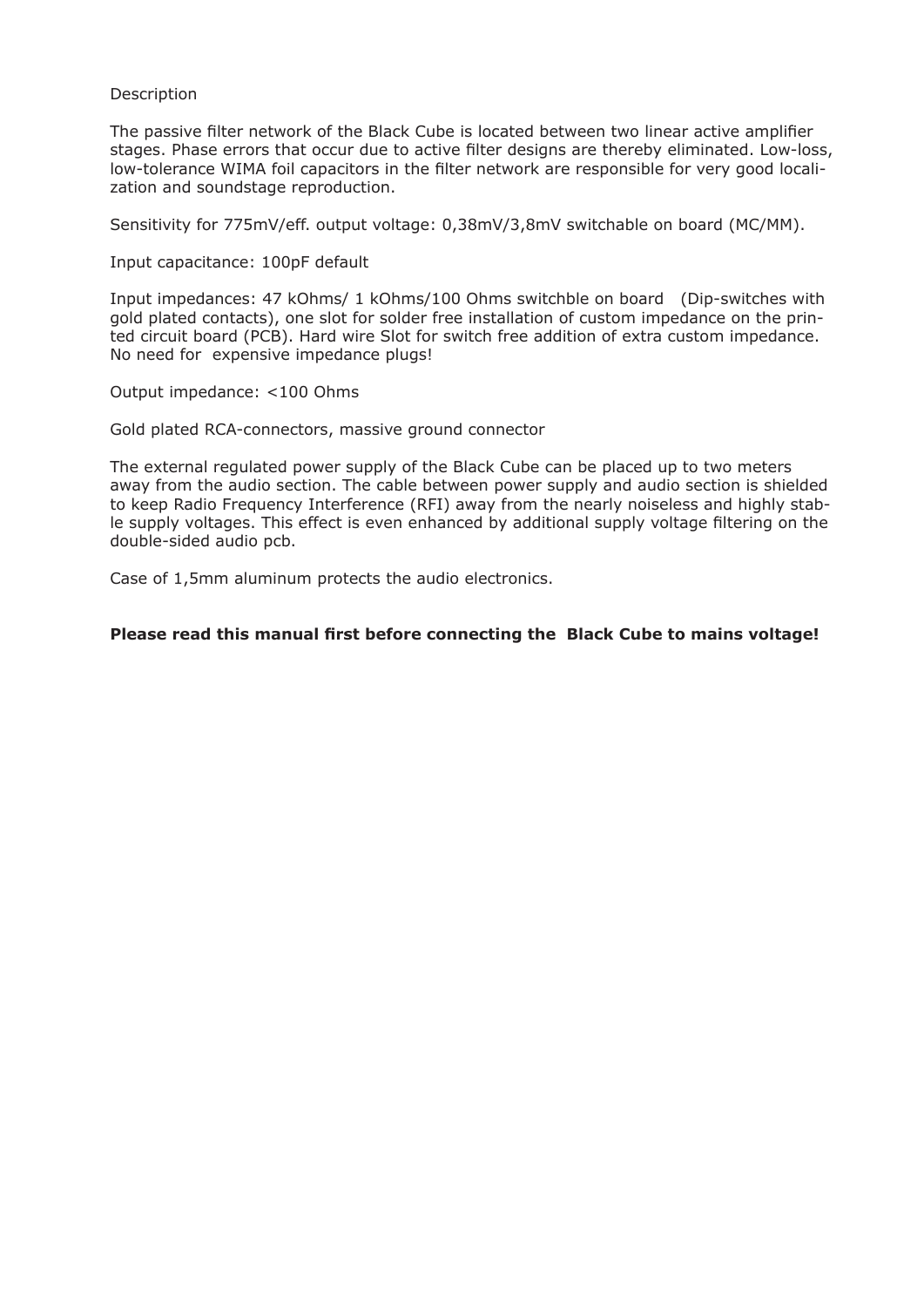## Input side (simplified)



#### *1. Ground connection (GND)*

If your turntable has a separate ground cable you should connect it here. You can connect any of

- 4mm plugs
- open ends
- cable shoes
- *2. Signal input conectors (IN)*

Please connect your tuntable´s output here. To minimize loss in the interconnect use the shortest possible cable between tonearm and the Black Cube.

Be careful to preserve correct channel connections – left to left and right to right.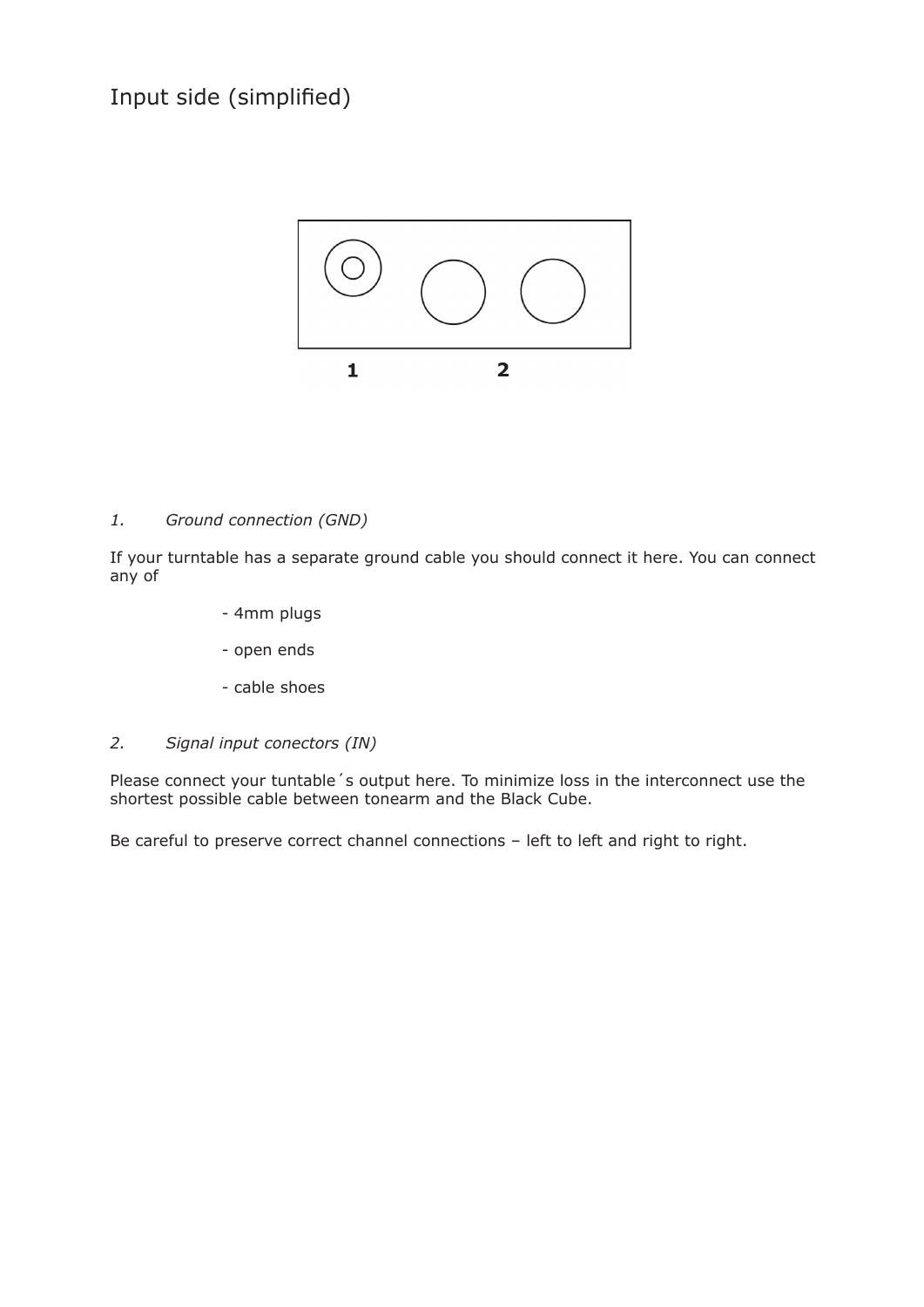## Output side (simplified)



#### *1. Audio outputs (OUT)*

RIAA-filtered high-level output. Please connect your output cables to the line input to be used. For example, to a line-level preamplifier, active loudspeakers with volume control or power amplifier input with volume control.

Be careful to preserve correct channel connections – left to left and right to right.

#### **W A R N I N G: You must never connect the output cables to a following phono input because RIAA-filtering and amplification would be done twice! You could damage the following phono stage or your power amplifier and loudspeakers! The resulting noise could even damage your hearing!!!**

#### *2. Control (LED)*

Lits when the Black Cube audio sectionis connected to the power supply

#### *3. Input for the external power supply*

The Black Cube Audio section features a 2m shielded cable and is connected to the external regulated power supply with a Neutrik XLR connector with gold plated contacts. Either the standard power supply or the PWX power supply (Black Cube SE and Black Cube Twin) with a considerably bigger and better transformer can be used. The use of the PWX power supply results in a plus of authenticity, bass reproduction, dynamics and natural flow. The PWX power supply can be upgraded easily to the Black Cube standard.

No matter which power supply you use please connect the power supply to the audio section first and then connect the complete unit to mains voltage! Do not unplug and replug the power supply while listening.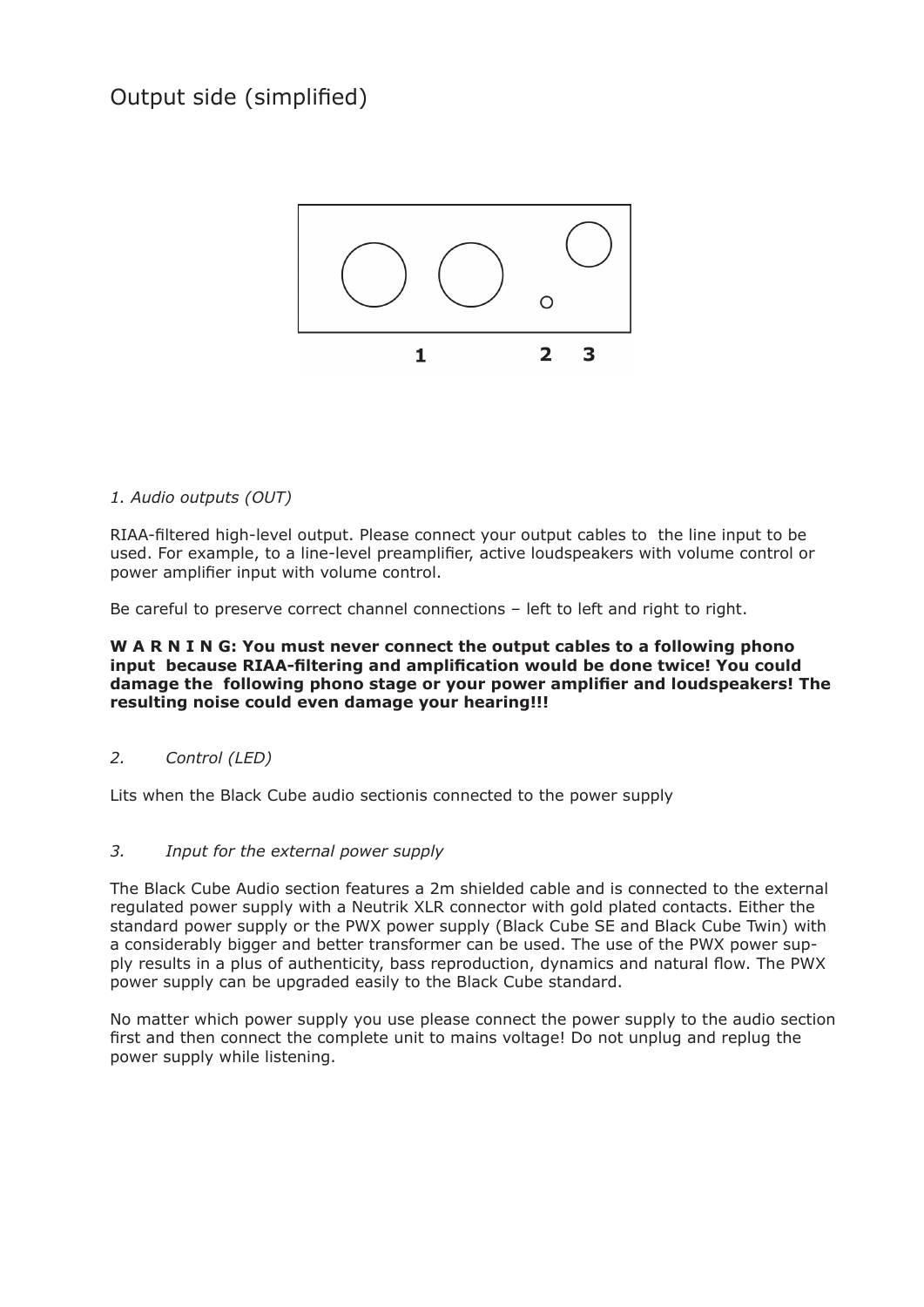## Matching of gain and input load

You can change input impedance (resistive loading) and gain by using the onboard DIPswitches for each channel separately. These switches are accessible from the bottom of the unit. Input capacitance is always 100pF. You may change the setting of the switches with the Black Cube connected to mains voltage and even to your stereo system however in that case please first turn your volume knob to the minimum position because loud pops could occur during switching.

#### *DIP switch Table*

|            | gain                            | / input load  |                           |      |
|------------|---------------------------------|---------------|---------------------------|------|
| Nr.        | 1.                              | $\mathcal{L}$ | 3                         | 4    |
| ON         | $(MC)380\mu V$<br>$Gain = 66dB$ | 1 kOhms       | free<br>(for custom load) | 100R |
| <b>OFF</b> | (MM)3,8mV<br>$Gain = 46dB$      |               |                           |      |

The Black Cube is highly flexible and also offers an insert point (R103, R203) for inserting a resistor to accommodate cartridges which require special loading to be activated by the switch and one additional hardwire slot for each channel for permanant installation (R100, R200) with direct effectivity.

The impedance switches connect the impedance resistors in parallel to the 47k resistor. By using the special impedance slots load options are unlimited. Soldering is not neccessary

Before you insert a custom load please do the following:

- Disconnect the power from the Black Cube's power supply.
- Place the Black Cube on a clean smooth surface.

 • Carefully unscrew the four screws of the audio board's case with the tool included with the Black Cube or any other 2mm hex screwdriver

 • After removing the top you can now insert your custom input load for each chan nel. Do not use any tools that could damage the electronic circuit. Please use high quality metal film resistors.

 • The DIP switches are now accessible from the outside at the bottom of the unit near the input RCA connectors. To activate your custom load you have to set the switches no. 3 to the "on" position.

Use only high quality resistors for custom load impedances. Install these resistors only if you know what you are doing. Otherwise please consult your dealer.

If all switches are in the OFF-position the input impedance is 47kOhms which is suitable for most MM cartridges. The gain switch can be activated deparately so that MC/47k becomes an option. This is recommended for some MC cartridges.

Please refer to your cartridge's information sheet for the recommended load. If you only know the internal impedance of your cartridge you can use the rule that the load imnpedance should not be less then 10x the internal impedance of the cartridge.

#### **Both channel settings and impedances have to be identical!**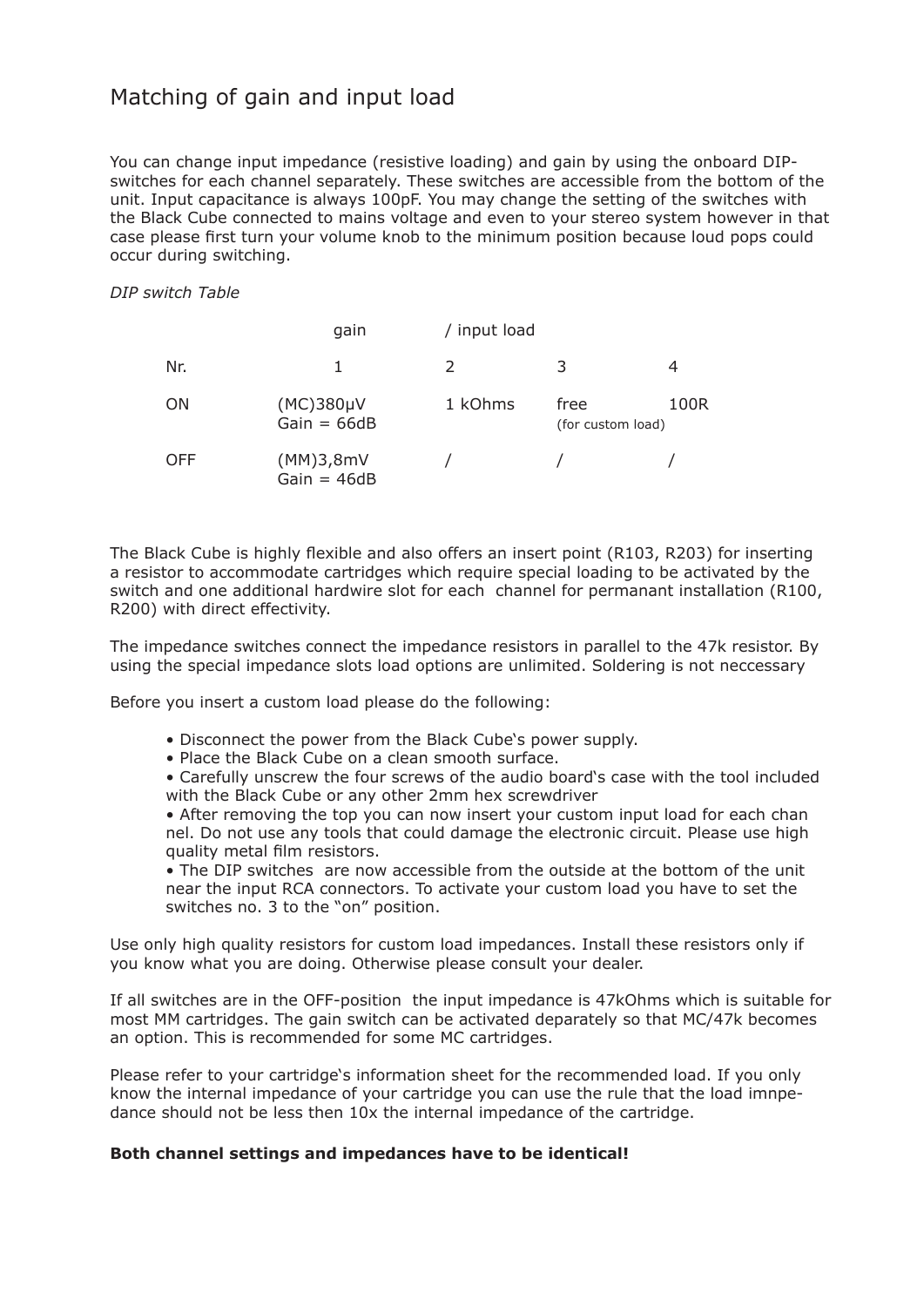## Audio board view



### *1. R100/R200*

Here are hard-wire slots for additional loads with immediate effect without having to activate an additional DIP-switch. Capacitive or resistive load placed here will be connected in parallel to all other activated loads, at least parallel to the default load 47k / 100pF.

#### *2. R103/R203*

Here are free slots for custom loads. To activate these loads switches nr. 3 (accessible from the bottom outside) have to be put into the "on" position. Capacitive or resistive load placed here will be connected in parallel to all other activated loads at least parallel to the default load 47k / 100pF.

#### *3. Gain\_L/Gain\_R*

These jumpers change gain by +10dB. The jumpers are activated by default. Using DIPswitches Nr. 1 the gain is 46dB (off) and 66dB (on) respectively. If the selected gain is too high the jumpers can be put off.

#### *4. Bass\_L/Bass\_R*

These jumpers activate the Soft Bass Rolloff Filter to avoid high energy low frequency transmission that can damage loudspeaker chassis. Corner frequency of this filter is 60 Hz, attenuation is 6dB/Oct. The jumpers are not activated as default.

#### *5. DC\_L/DC\_R*

By actiation of these jumpers the output capacitors are bridged. The DC jumpers are not activated as default.

**WARNING:** When the output capacitors are bridged there can be DC offset voltage present at the Black Cube's output connectors. Please make sure that the following input stage is AC-coupled before activating the DC jumpers. If you do not know the coupling status of the next following input stage have your setup checked by a dealer or avoid to use this jumper. DC at the output stage of a power amplifier can destroy loudspeaker chassis!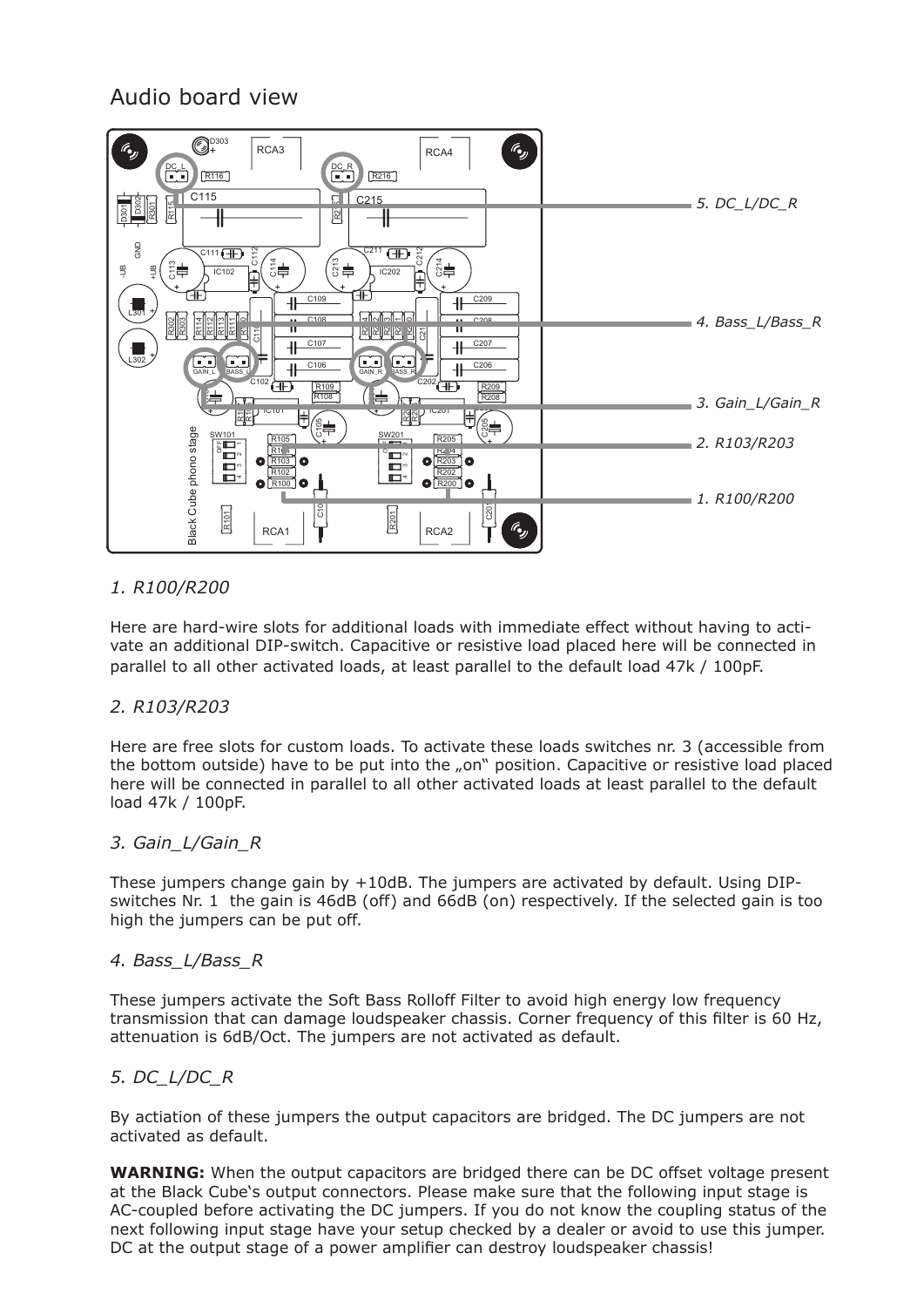## Common settings

|            |            | sensitivity / load         |  |              |                           |      |
|------------|------------|----------------------------|--|--------------|---------------------------|------|
| switch Nr. |            | 1.                         |  | $\mathbf{z}$ | 3                         | 4    |
|            | ON         | (MC)250µV<br>$Gain = 66dB$ |  | 1K           | free<br>(for custom load) | 100R |
|            | <b>OFF</b> | (MM)2,5mV<br>$Gain = 46dB$ |  |              |                           |      |

The Black Cube supplies practically unlimited load adaption for practically every cartridge on the market. The high maximum gain of 66dB for MC cartridges makes sure that even very low output cartridges can be used with satisfactory results. Sensitivity quoted above is calculated for an output level of 500mV.

It is not possible to overload the Black Cube with any known phono cartridge if the unit is set up correctly.

Below some DIP-switch /gain jumper combinations for several kinds of cartridge are shown. Please note that both channel have to be configured identically to maintain correct stereo balance.

|                                   | <b>Switch</b> | 1   | $\overline{\mathbf{2}}$ | 3   | 4   | <b>View</b><br>Dip-switch                                                 | Gain<br><b>Jumper</b>    |
|-----------------------------------|---------------|-----|-------------------------|-----|-----|---------------------------------------------------------------------------|--------------------------|
| <b>Cartridge</b>                  |               |     |                         |     |     |                                                                           |                          |
| MМ                                |               | off | off                     | off | off | ON                                                                        | X                        |
| <b>MM High Output</b>             |               | off | off                     | off | off | $\overline{\mathbf{3}}$<br>1<br>$\overline{2}$<br>4                       | $\overline{\phantom{0}}$ |
| MC/47k0hm                         |               | on  | off                     | off | off | ON                                                                        | X                        |
| MC/47k0hm<br>high output          |               | on  | off                     | off | off | 1<br>$\overline{2}$<br>3<br>4                                             | $\overline{\phantom{0}}$ |
| MC 1kOhm                          |               | on  | on                      | off | off | ON                                                                        | X                        |
| MC 1kOhm<br>high/mid output       |               | on  | on                      | off | off | $\overline{\mathbf{4}}$<br>$\overline{\mathbf{3}}$<br>1<br>$\overline{2}$ | $\overline{\phantom{0}}$ |
| <b>MC 100 Ohm</b>                 |               | on  | off                     | off | on  | ON                                                                        | X                        |
| MC 100 Ohm<br>high/mid output     |               | on  | off                     | off | on  | $\overline{\mathbf{3}}$<br>$\overline{2}$<br>4<br>1                       | -                        |
| MC custom load                    |               | on  | off                     | on  | off | ON                                                                        | Χ                        |
| MC custom load<br>high/mid output |               | on  | off                     | on  | off | $\overline{\mathbf{2}}$<br>3<br>1<br>4                                    | -                        |

 $X =$  Jumper in place (Default)